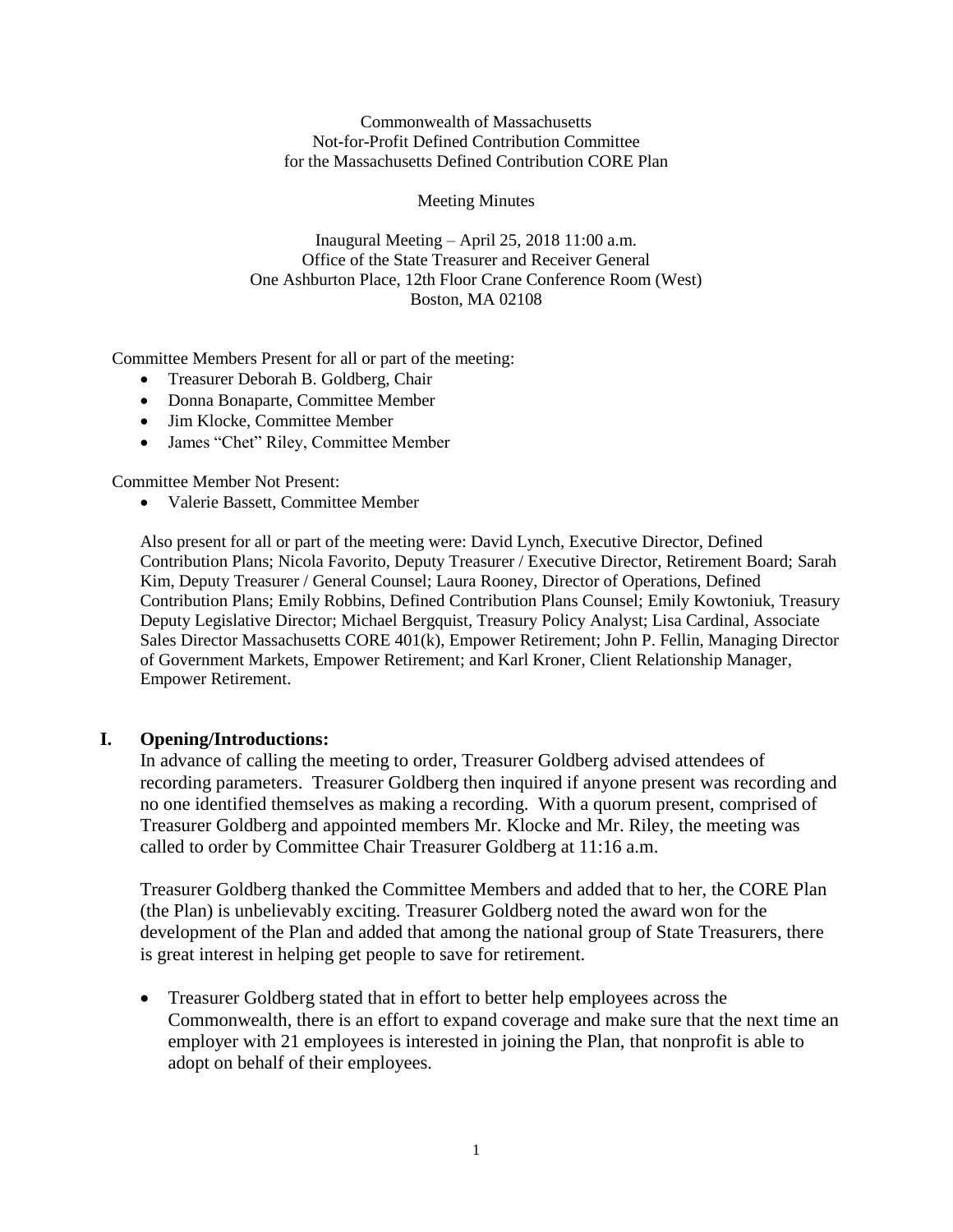- Treasurer Goldberg then noted that Mr. Lynch deserves the accolades for keeping the development of the CORE Plan on task. Treasurer Goldberg noted Representative Ann-Margaret Ferrante is a warrior on this and already submitted a letter in support of the CORE Plan to other members of the Commonwealth House of Representatives.
- Treasurer Goldberg then led the room in introductions.

#### **II. Open meeting law/remote participation:**

Treasurer Goldberg suggested Ms. Robbins provide an overview but first noted there was a specific request from a Committee Member to consider remote participation.

- Ms. Robbins stated that the Open Meeting Laws were designed with intent to balance transparency with efficiency. Ms. Robbins noted that consistent with Open Meeting Laws, staff had provided notice to the public of the current meeting.
- Ms. Robbins then reminded the Committee Members of the parameters that limit deliberation of the Committee to meetings that are open to the public as this Committee is a public body. In particular, Ms. Robbins noted that deliberation via email would not be allowable since the public has a right to be present at deliberation of the Committee.
- Treasurer Goldberg added that email related to the work of the Committee can be requested by the public through the Freedom of Information Act.
- Ms. Robbins stated that she had provided the Committee Members present with hard copies of the open meeting law materials required by the Office of the Attorney General to be given to them as members of a public body. Ms. Robbins then reminded the Committee members present that these same materials had previously been electronically sent to all Committee members. Per Ms. Robbins, included is an OML certification and Ms. Robbins requested that those Committee Members return the completed certification to her. Ms. Robbins further noted that Committee Members could contact her with questions at any time.
- Next, Ms. Robbins reviewed key considerations for the Committee with respect to allowing remote participation as governed by existing regulation that is designed to allow for participation while still encouraging committee members to attend in person, where possible.

Specifically, Ms. Robbins listed the following as key standards for allowing remote participation:

- o Members must all be clearly audible to one another;
- o The meeting must have a physical (in-person) quorum;
- o If participating remotely, your vote does count;
- o Votes must be via roll call when there is a remote participant; and
- o Should the Committee vote to allow remote participation, a Committee member may only participate remotely if physical attendance would be unreasonably difficult. According to Ms. Robbins, the Attorney General's office has not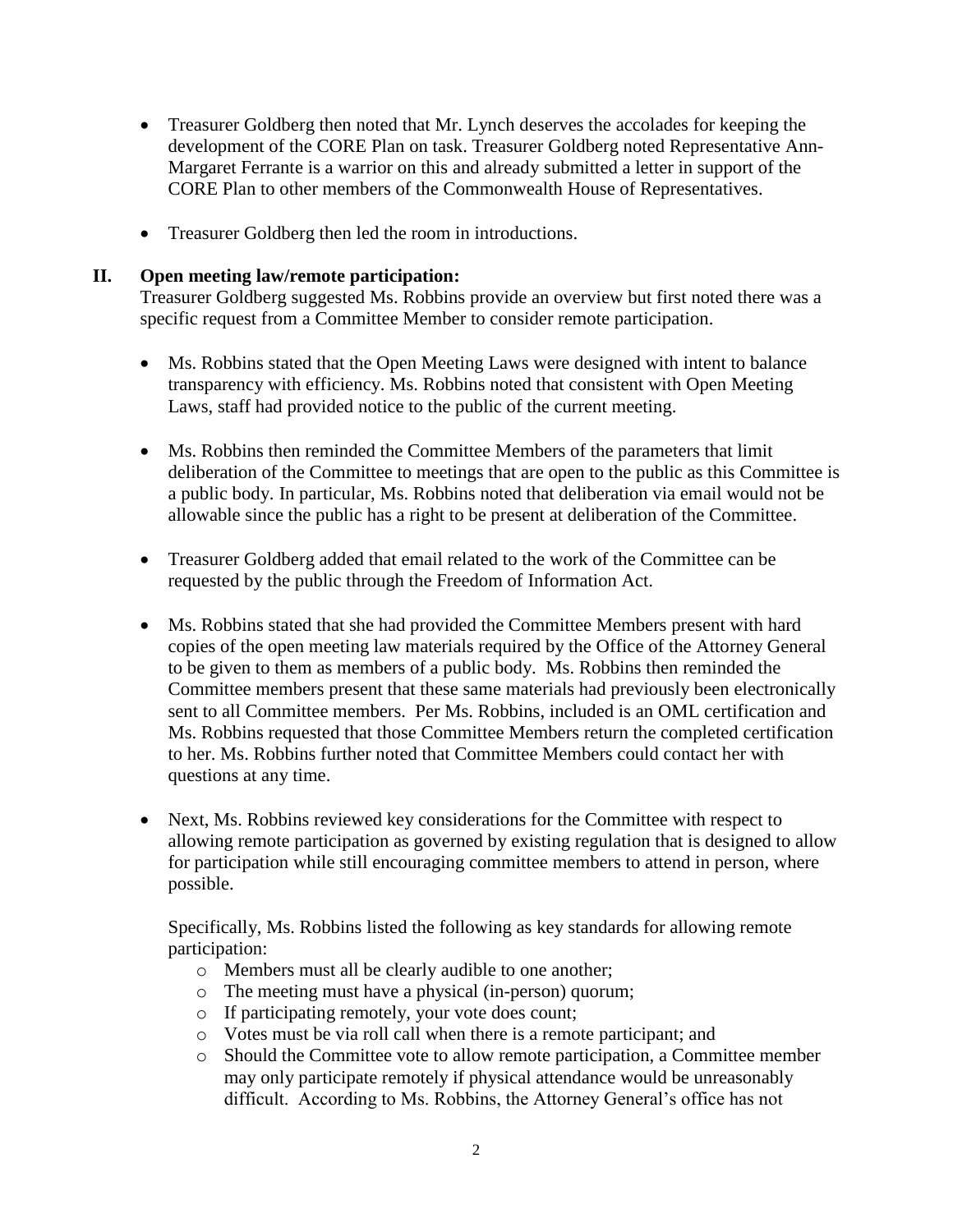specifically defined what encompasses "unreasonably difficult," but that in the past remote participation would have been permitted for reasons of illness or geographic location.

• Mr. Klocke asked whether a vote for remote participation should occur. Treasurer Goldberg responded in the affirmative.

Treasurer Goldberg then asked whether there was a motion to allow remote participation in accordance with the requirements of the Office of the Attorney General's regulations at 940 CMR 29.10, with that vote applying to all subsequent meetings of the Committee.

❖ Motion to allow for remote participation in accordance with 940 CMR 29.10 at all future Not-for-Profit Defined Contribution Committee meetings made by Mr. Riley. Seconded by Mr. Klocke. Treasurer Goldberg also voted in favor of the motion. The motion passed unanimously.

## **III. Plan Overview – Empower Retirement:**

At the invitation of the Plan, representatives from Empower Retirement, who provide recordkeeping services for the Plan, provided an overview of the Plan and their services. Present on behalf of Empower Retirement were Lisa Cardinal, Associate Sales Director Massachusetts CORE 401(k), Empower Retirement; John P. Fellin, Managing Director of Government Markets, Empower Retirement; and Karl Kroner, Client Relationship Manager, Empower Retirement.

Treasurer Goldberg invited Empower Retirement to begin their presentation.

Mr. Kroner thanked the Committee for inviting Empower in to present and reviewed the proposed agenda.

#### **11:29 a.m. Ms. Bonaparte arrives**.

- Mr. Kroner provided an overview of the historical context of the development of the Plan and noted approximately 3,000 nonprofits could be eligible to participate.
- Mr. Kroner then reviewed a list of Empower staff who work on the Plan.
- Ms. Cardinal next provided an overview of the type of content typically covered with Employers and noted, in particular, that employers like hearing the Plan is custom for them, while also limiting their fiduciary responsibilities.
	- o Treasurer Goldberg asked whether given the popularity of 403(b)s in the nonprofit space, Ms. Cardinal typically differentiated the 401(k) CORE Plan from a 403(b). Ms. Cardinal replied that she did explain, to those nonprofits that asked about the difference, that the 401(k) model allowed for a more costadvantageous investment structure, using Collective Investment Trusts, which are allowable in 401(k)s to keep costs down. Treasurer Goldberg added that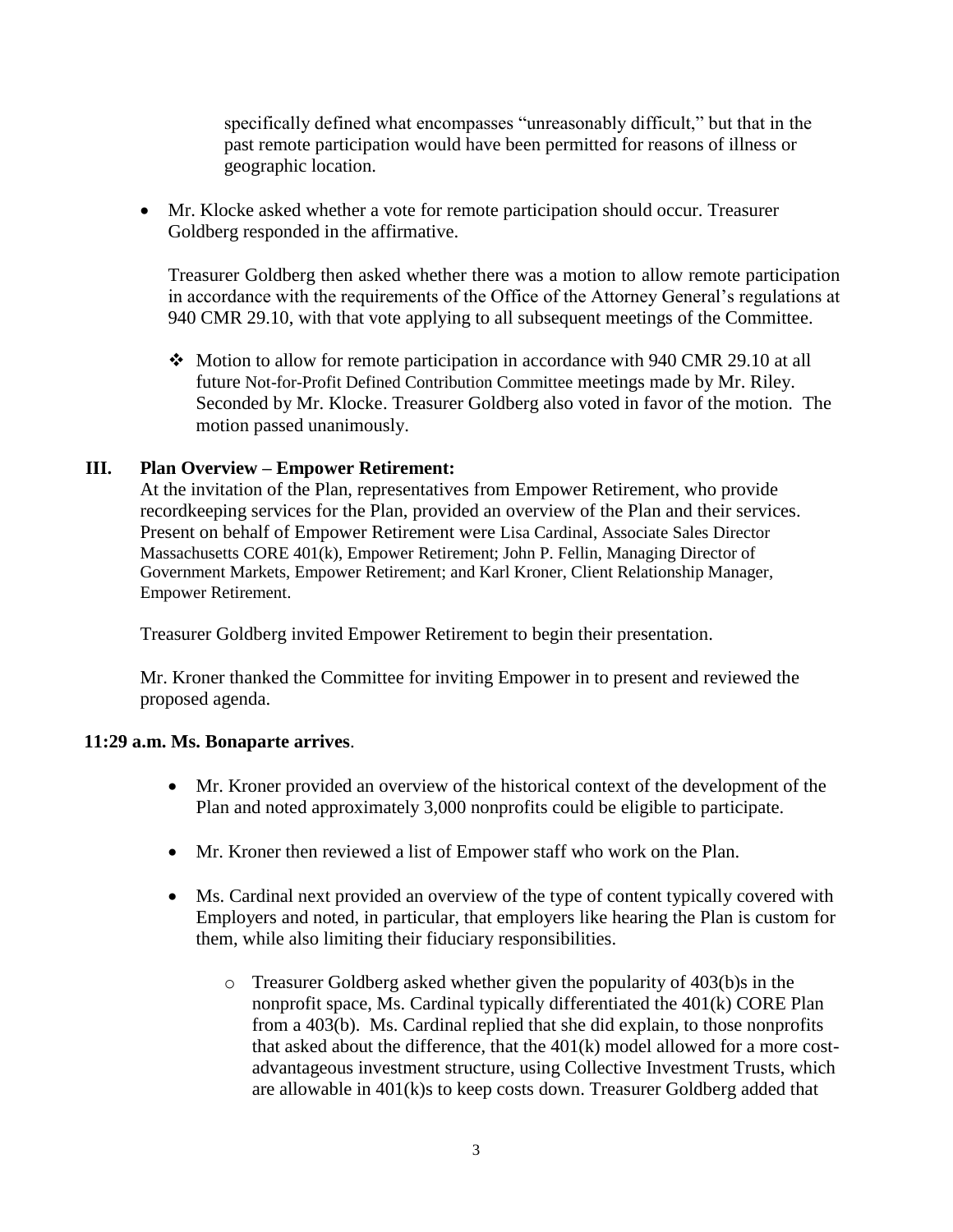for organizations considering other plan vehicles, annuities can be very expensive. Ms. Cardinal concurred.

- o Ms. Bonaparte asked whether the Plan offered a brokerage window option. Ms. Cardinal replied that feature was not offered yet but may be offered later on. Mr. Lynch added that topic was to be discussed with the Outsourced Chief Investment Officer (OCIO). Ms. Bonaparte next asked how the Plan would know if participants wanted a brokerage option. Mr. Kroner replied that the Commonwealth does offer a brokerage window for the 457 Plan, which has very low participation. Mr. Fellin added that was something the recordkeeper could monitor especially when discussing the Plan with participants. Mr. Riley noted it may be an attractive feature to encourage more active participation for participants. Treasurer Goldberg asked Mr. Lynch to further comment on the use of the brokerage window with the 457 Plan. Mr. Lynch replied that the SMART Plan mutual fund window adoption rate is very low at approximately \$50 million of the \$9.1 billion in SMART plan assets. Less than 1% as a percentage of assets. Ms. Bonaparte stated that interest in the option would likely depend on participant type and added that with the plans she administers, the brokerage window was very popular. Ms. Cardinal noted the brokerage window could be a good solution for those participants with an interest in socially responsible investment options.
- Ms. Cardinal next highlighted one of the key differentiators for the Plan are the low expense ratios on the investment options. Ms. Cardinal added that many moreknowledgeable employers know the expense ratios and annual fees are very reasonable. Mr. Lynch added the low fees on the investment options include a 10 basis point fee for 3(38) investment oversight OCIO services and a 1 basis point fee for the Trustee expense. Ms. Cardinal further noted that so far, employers like the streamlined, limited investment options.
- Ms. Cardinal then began an overview of the eligibility considerations for interested employers.
	- o Treasurer Goldberg noted the cap on the number of employees was in place for the time being.
	- o Ms. Bonaparte asked whether there was one preferred payroll party the Plan required. Ms. Cardinal replied it could be any provider so long as it was a third-party separate from the nonprofit. Ms. Bonaparte asked whether that requirement was put in place to provide a better data feed. Ms. Cardinal replied in the affirmative and added that specifically the intent was to make certain the Plan had a high level of data integrity in event of audit.
	- o Ms. Bonaparte asked whether there were any restrictions on the types of eligible employees. Ms. Cardinal replied that all employees of the nonprofit were eligible, regardless, by way of example, of the number of hours worked.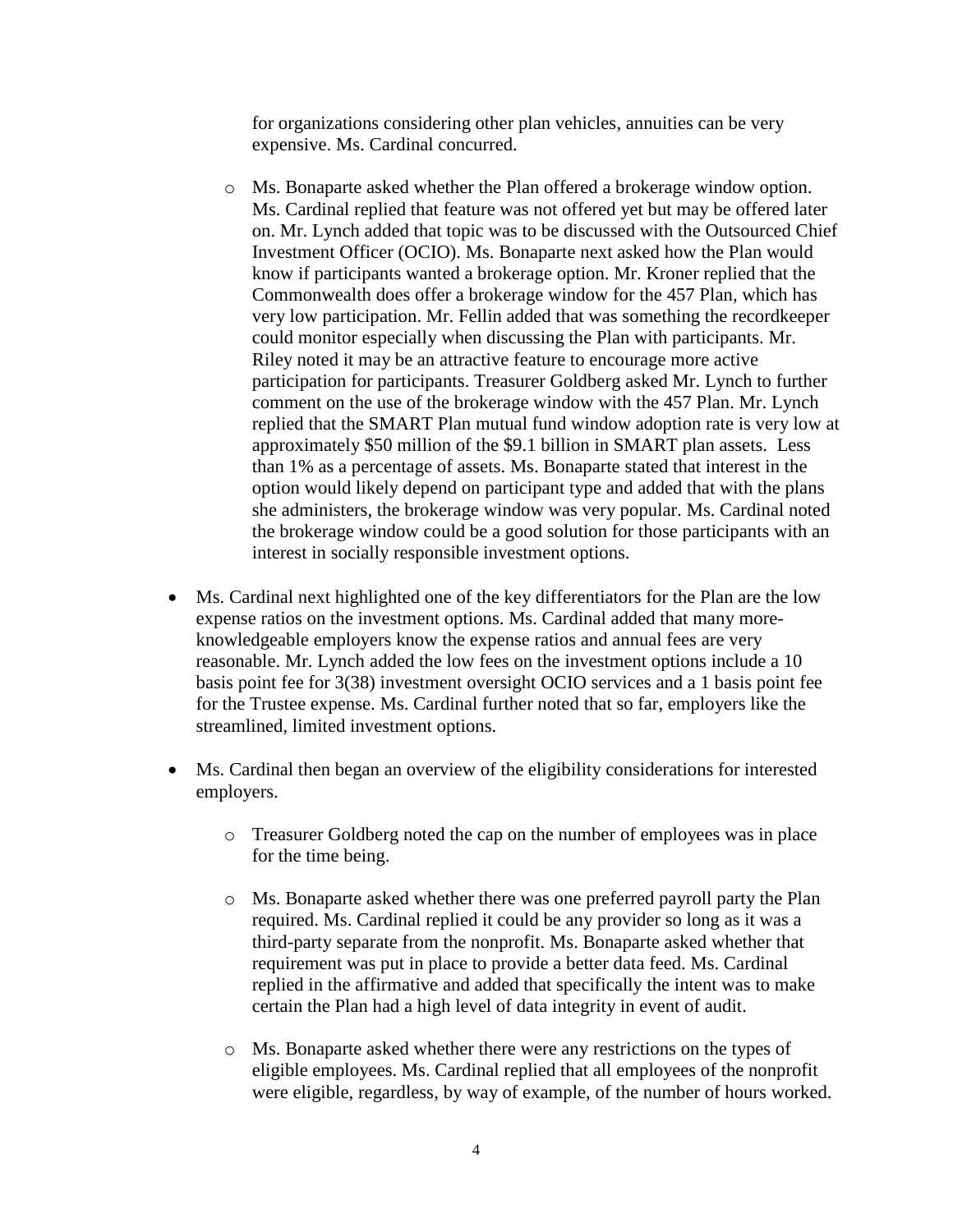- o Ms. Bonaparte then asked whether participants were vested immediately. Ms. Cardinal replied in the affirmative.
- o Treasurer Goldberg noted the priority was to get all employees of participating nonprofits saving and stated that women make up a majority of the employee population in nonprofits, while also making less money and living longer. Treasurer Goldberg noted that when she speaks at senior housing complexes, she often notices few men, but many women, are in attendance.
- Ms. Cardinal then noted the employer contribution options included both a match structure option or non-elective contribution option and added both contribution options have been selected by employers. Ms. Cardinal further noted the motive of the employers vary and while some want to encourage participation with a match, others see the non-elective contribution as a method to better bolster their benefit package.
	- o Treasurer Goldberg responded with interest and asked Mr. Klocke for his opinion on whether he thought one structure would be most popular with employers. Mr. Klocke replied that some would not be in a position to make any contribution and added that the critical components for getting employers to adopt would be making the process simple, straight-forward and easy.
	- o Mr. Riley asked for confirmation that the employee needs to opt out of the Plan if they do not wish to participate. Ms. Cardinal responded in the affirmative and added that the non-elective employer contribution, if offered by that employee's employer, will be made on behalf of all eligible employees regardless of the employee's decision to make contributions.
	- o Ms. Bonaparte then asked for confirmation the investment default for the Plan participants is the suite of target date funds. Ms. Cardinal replied in the affirmative.
- Ms. Cardinal then provided a brief overview of the Plan defaults and prospecting efforts to date, which include:
	- o Initial email from Mr. Lynch and letter from Treasurer Goldberg
	- o Monthly emails
	- o One-on-One meetings with nonprofits
	- o Group meetings with multiple nonprofits
	- o Word-of-mouth connections and network-building
- Mr. Kroner stated the partnership between Treasury and the Massachusetts Nonprofit Network (MNN) is a great success and had been from the outset. Mr. Klocke added that the efforts felt like mutual success for both entities.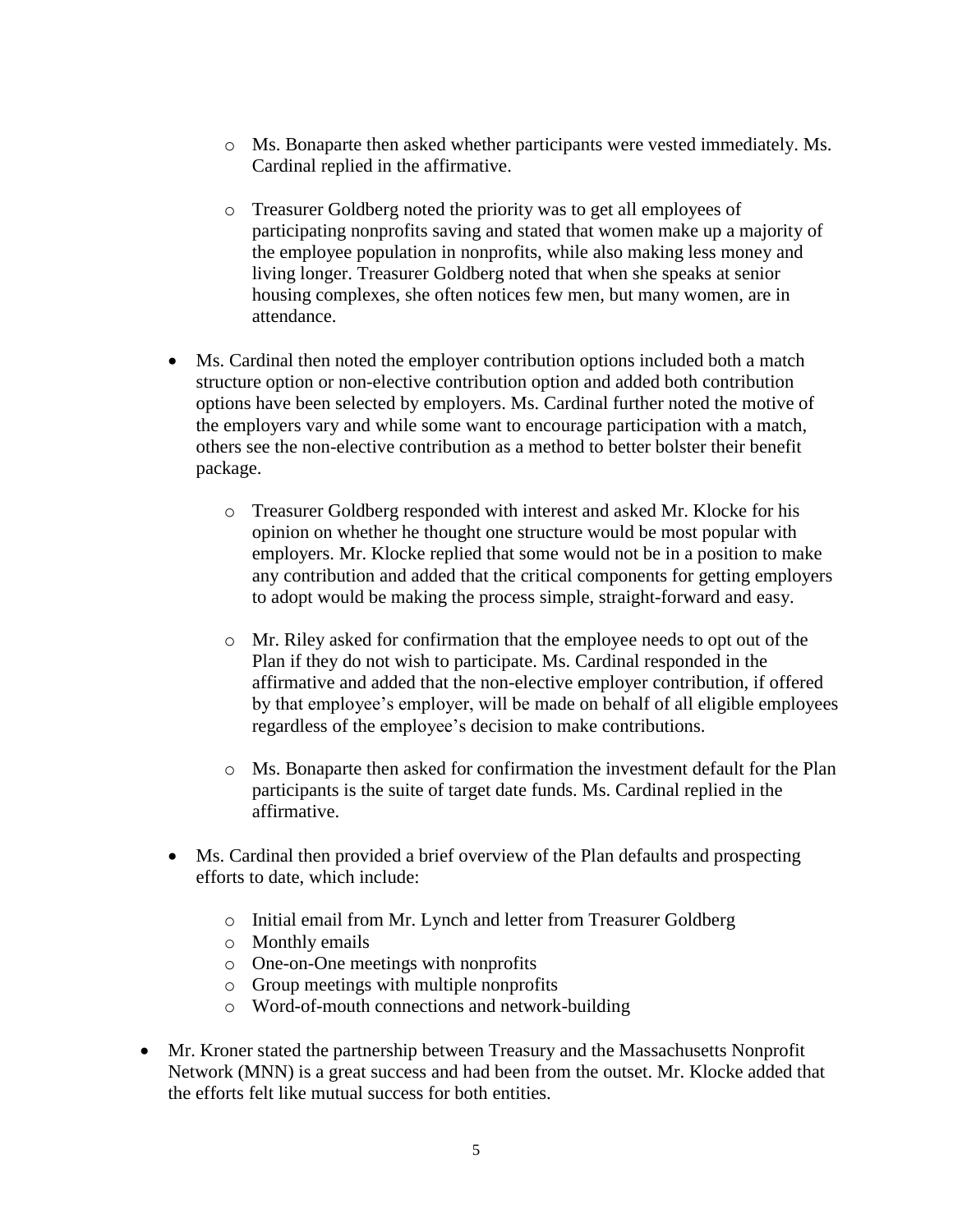- Mr. Fellin provided an overview of the investment line-up for participants investing in the Plan options directly, or in those investments offered through the Managed Account service.
	- o Mr. Riley asked whether participation in Managed Accounts was costly for participants. Mr. Fellin replied that the cost was about 45 basis points. Mr. Lynch added that the added cost was on a sliding scale starting at 45 basis points and decreasing to as low as 15 basis points with certain price break points as participant account balances increase.

Mr. Fellin stated in closing that he thanked the Committee and noted Empower was proud to be a part of the CORE Plan.

## **11:55 a.m. Empower departs.**

## **IV. Marketing and Outreach Strategy Development:**

Treasurer Goldberg turned the Committee members' attention to discussing how to spread the work about this one-of-a-kind plan. Treasurer Goldberg noted the Office of Economic Empowerment within Treasury had many initiatives underway and that she connected the CORE Plan to many of those efforts. In particular, Treasurer Goldberg cited the college savings plans, which are focused on getting children to start saving early, and noted that as a part of that program, children learn about the importance of saving for retirement. Treasurer Goldberg added it was a topic she is very passionate about and complimented Mr. Lynch for the work he continued under two Treasurers to develop the Plan.

• Mr. Riley thanked Treasurer Goldberg for the appointment to the Not-for-Profit Defined Contribution Committee. This appreciation was echoed by Mr. Riley and Ms. Bonaparte.

Treasurer Goldberg next stated that while the Plan is a fabulous thing, it is not yet on the front page of the Globe. Treasurer Goldberg then noted that the Plan should be on the front page and asked for comment from Mr. Lynch and Mr. Klocke on how to get information about the Plan out to people, and noted the MNN conference where the Treasurer spoke about the Plan.

- Mr. Klocke agreed with the need to continue to get the word out about the Plan and suggested the 2018 MNN Conference would be a good place to promote the Plan. Mr. Klocke added that MNN had other avenues including a monthly email letter where the Plan information could be shared again as well.
- Mr. Klocke next noted that, specific to Treasurer Goldberg's question about the Globe, at one point in earlier stages of development of the Plan, Sacha Pfeiffer at the Globe had been interested in the story. Mr. Klocke further added that MNN would love to work with Treasurer Goldberg to get coverage of the Plan in the Globe. Mr.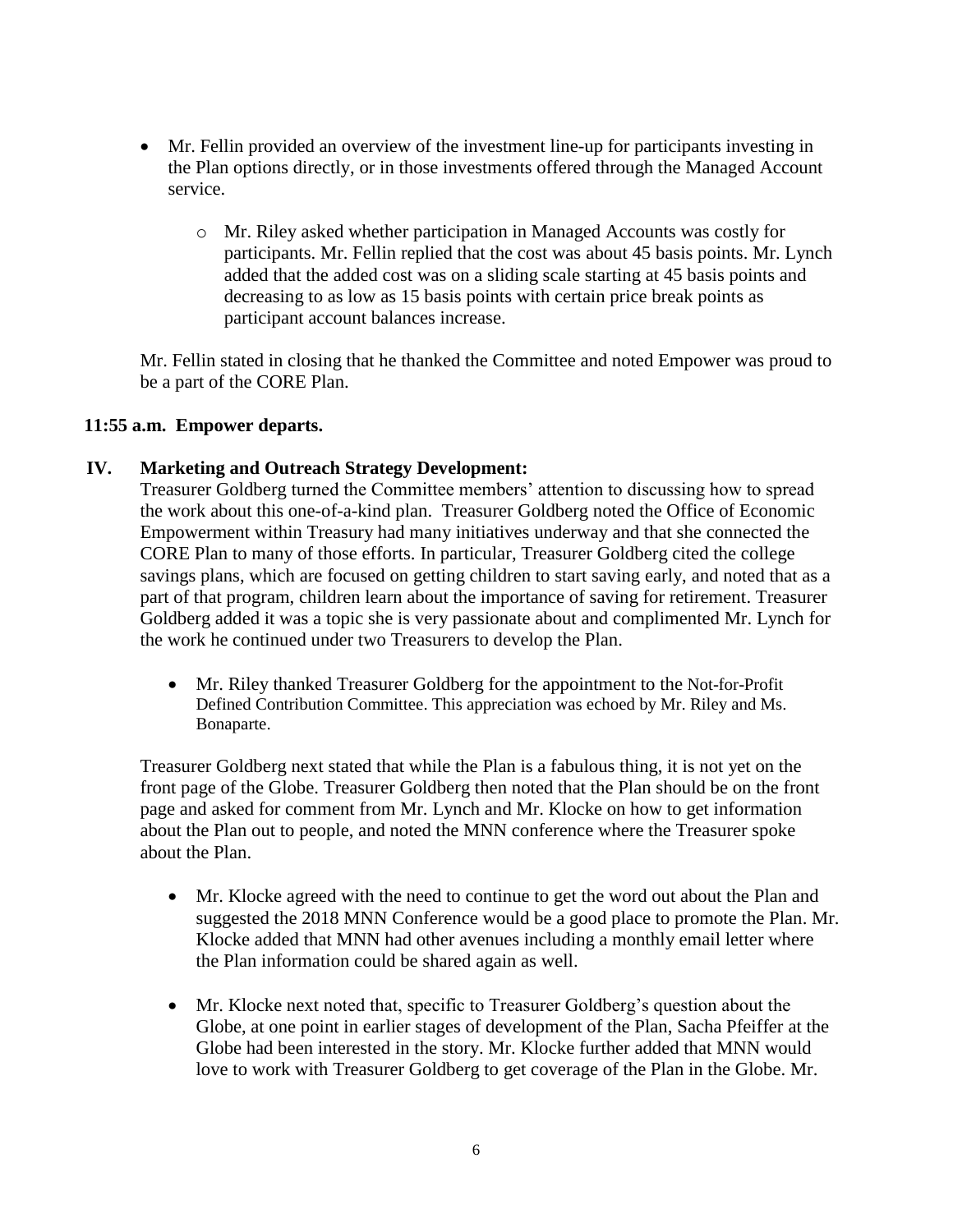Klocke further added that there are people at Globe who are interested in financial literacy issues so that may good be a connection.

- Treasurer Goldberg asked Ms. Bonaparte for comment on whether people of color have less in retirement savings. Ms. Bonaparte replied in the affirmative and cited the Globe Spotlight series on the impact of income disparities on people of color.
- Treasurer Goldberg noted she wanted to elevate the coverage of the Plan and other issues to Shirley Leung in an effort to go beyond the business pages.
- Treasurer Goldberg noted she could bring in the Treasury Communications team to help brainstorm on the publicity of the Plan. Mr. Klocke agreed that it made sense to have a follow-up conversation soon.
- Treasurer Goldberg then suggested one good strategy could be to highlight a specific nonprofit, committed to their mission, whose employees now benefit from the Plan. Mr. Klocke noted Katie Johnston would love that type of story.
- Mr. Riley asked for confirmation the challenging impact the employee limit was having on the Plan. Treasurer Goldberg replied in the affirmative and added that no one knew what would happen in the reconciliation process.
	- o Ms. Bonaparte asked about the goal of the legislative effort. Treasurer Goldberg replied the goal was to eliminate the cap on the number of employees. Ms. Kowtoniuk added the goal was to strike all reference to the cap from the legislation.
	- o Mr. Riley asked whether the cap was placed at the state or federal level. Treasurer Goldberg replied that it was a state cap.
- Treasurer Goldberg noted a part of the importance of the Plan is that it serves a cohort not being served at all. Mr. Lynch agreed and added that of the 17 plans signed up to date, 15 had previously offered no retirement plan to their employees. Treasurer Goldberg suggested using that statistic when talking about the impact of the Plan.
- Treasurer Goldberg asked Ms. Bonaparte for confirmation she worked in the nonprofit sector. Ms. Bonaparte replied in the affirmative. Treasurer Goldberg then asked Ms. Bonaparte for comment on how the Babson retirement plans were structured. Ms. Bonaparte replied the Babson plan was a mandatory plan designed to protect participants from themselves.
	- o Treasurer Goldberg noted she was working to get opt-out plan feature for the state 457 plan for public sector employees and noted even that was a heavy lift. Ms. Bonaparte replied that leakage is a real issue and added millennials are not always thinking about the future.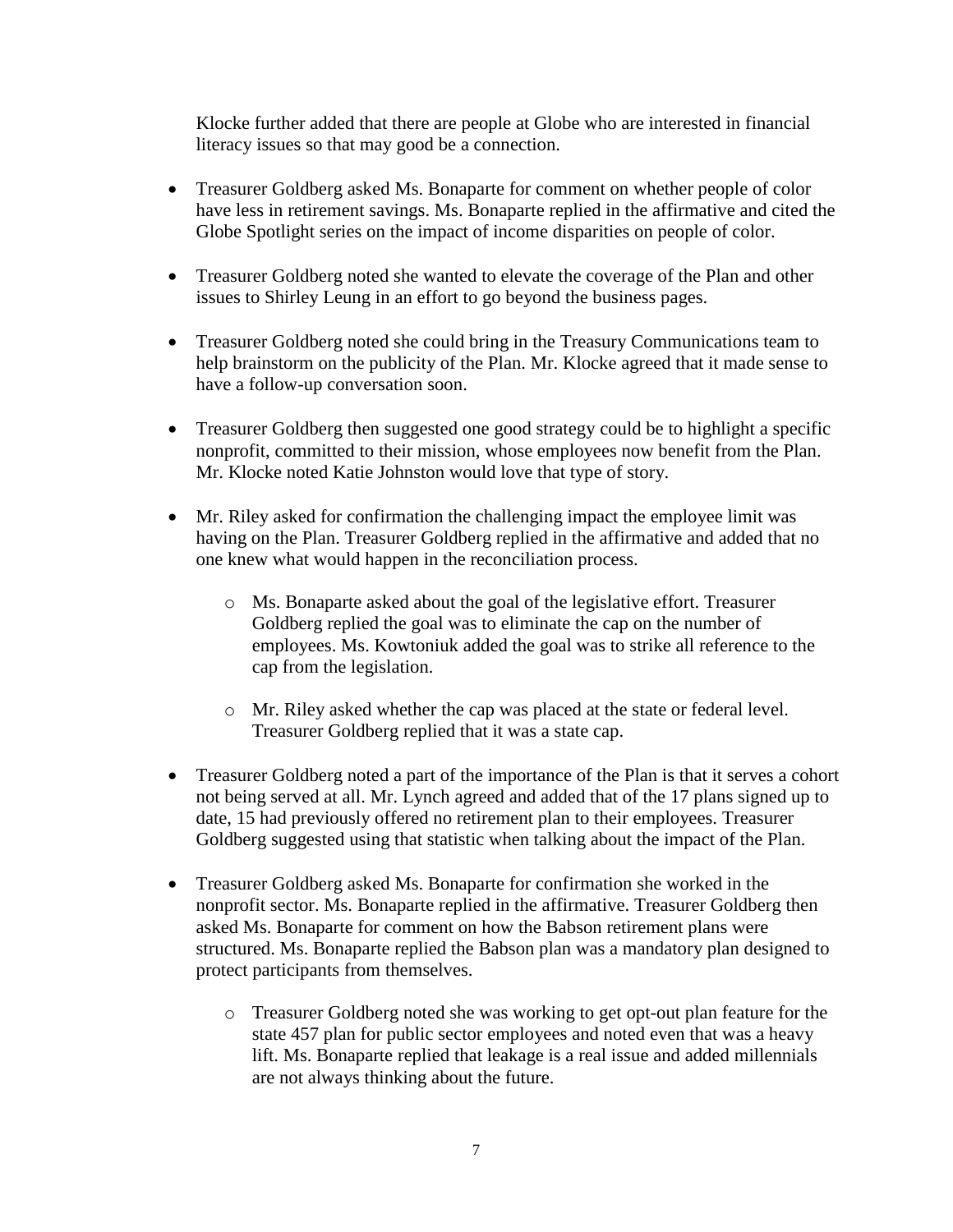- $\circ$  Mr. Riley noted that if a person does not have sufficient retirement savings, often the government will subsidize that individual. Ms. Bonaparte agreed and stated that a retirement plan was a win for everyone.
- Ms. Bonaparte asked whether other states were doing the same thing by providing a state-run retirement plan for non-state employees and encouraged Treasury to put the Plan into the national spotlight. Treasurer Goldberg stated she is making efforts to publicize the Plan nationally.
	- o Mr. Lynch noted some other state are offering access to retirement plans, but added there were no other  $401(k)$ s that were up and running, though he also added that Vermont was in development of a similar 401(k) plan. Treasurer Goldberg replied that Vermont, like many other states, is more focused on ABLE accounts. Mr. Riley asked what are ABLE accounts. Treasurer Goldberg replied that ABLE accounts are for families with disabled children so that their parents can save effectively for those children.
- Mr. Lynch noted Treasurer Goldberg took leadership on this issue from the outset and in particular, supported use of the Multiple Employer Plan (MEP) model to aggregate assets and administration.
- Treasurer Goldberg asked Ms. Bonaparte for comment as to whether organizations as large as Babson would shift to a plan like this Plan. Ms. Bonaparte replied in the affirmative if that employer did not have their own well-established infrastructure. Ms. Bonaparte added that if the employer did have infrastructure, those large nonprofits would be less likely to adopt because they would have to give up control and oversight.
- Treasurer Goldberg then stated the Committee should find medium and larger groups who have something that is not effective for them. Mr. Riley agreed and added there was great value in the fiduciary component offered by the Plan.
- Treasurer Goldberg also suggested Committee members think about personal connections who might benefit from knowing about the Plan and added if their employer did not have an investment committee or other infrastructure, they might benefit from the Plan. Mr. Klocke agreed and added if the Plan becomes available to larger employers, there are many more nonprofits who might benefit.

In closing, Treasurer Goldberg stated she would get her Communications team involved and work to get the cap lifted. Ms. Bonaparte encouraged Treasurer Goldberg to use the Committee members to assist, where possible.

#### **V. Future Meeting Dates**

Treasurer Goldberg suggested circulating future meeting dates electronically and confirmed the Committee should meet quarterly.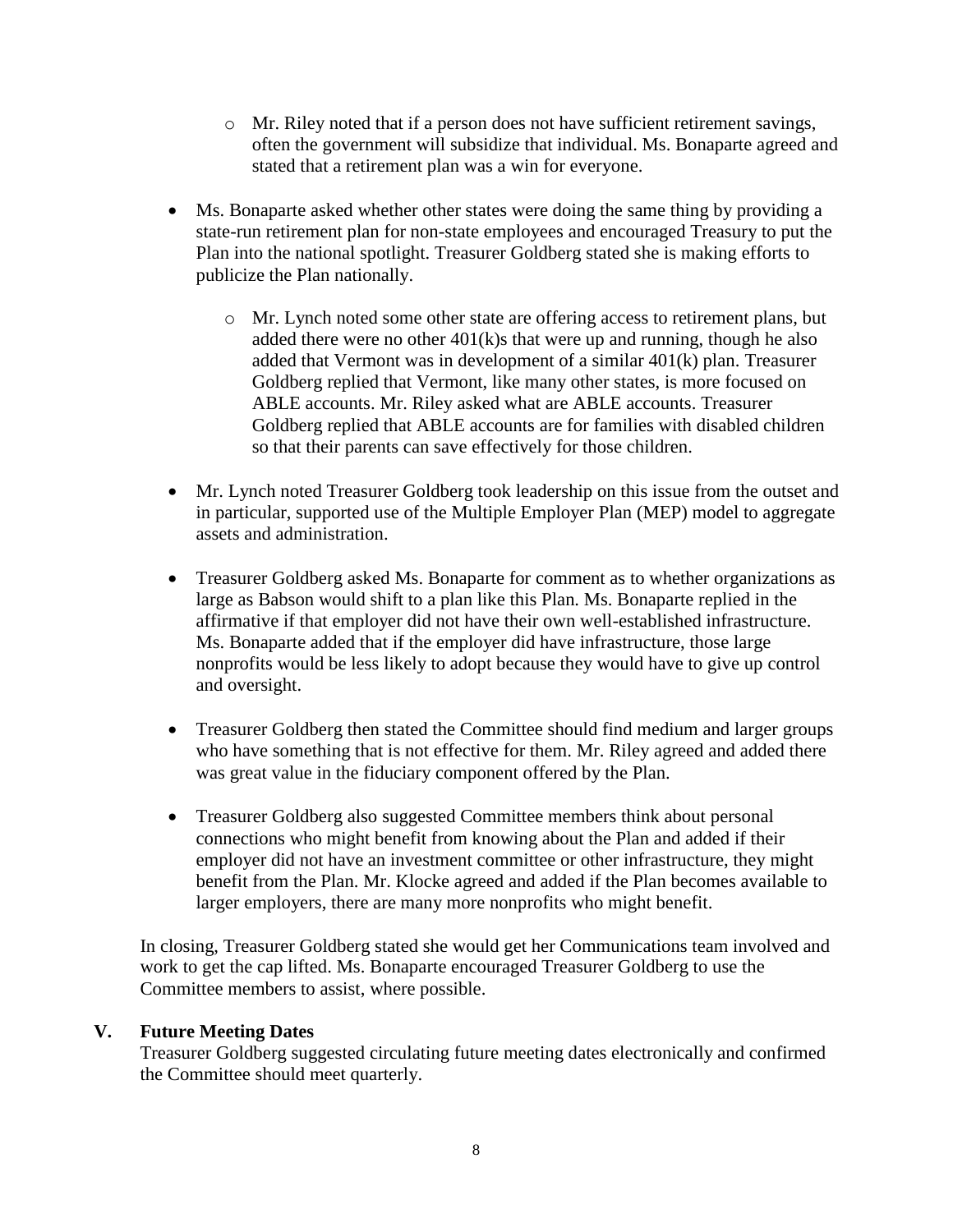- Treasurer Goldberg asked for confirmation that if Committee members wanted to use a phone call to discuss outreach ideas, they should do so with fewer than a quorum. Ms. Robbins replied that she would follow-up on this.
- Ms. Goldberg asked whether the Committee could have a marketing subcommittee. Ms. Robbins replied in the affirmative.

# **VI. Close of Meeting**

## **12:13 p.m. Close of Meeting.**

Motion to adjourn by Mr. Klocke seconded by Mr. Riley. Treasurer Goldberg and Ms. Bonaparte also approved the motion to adjourn.